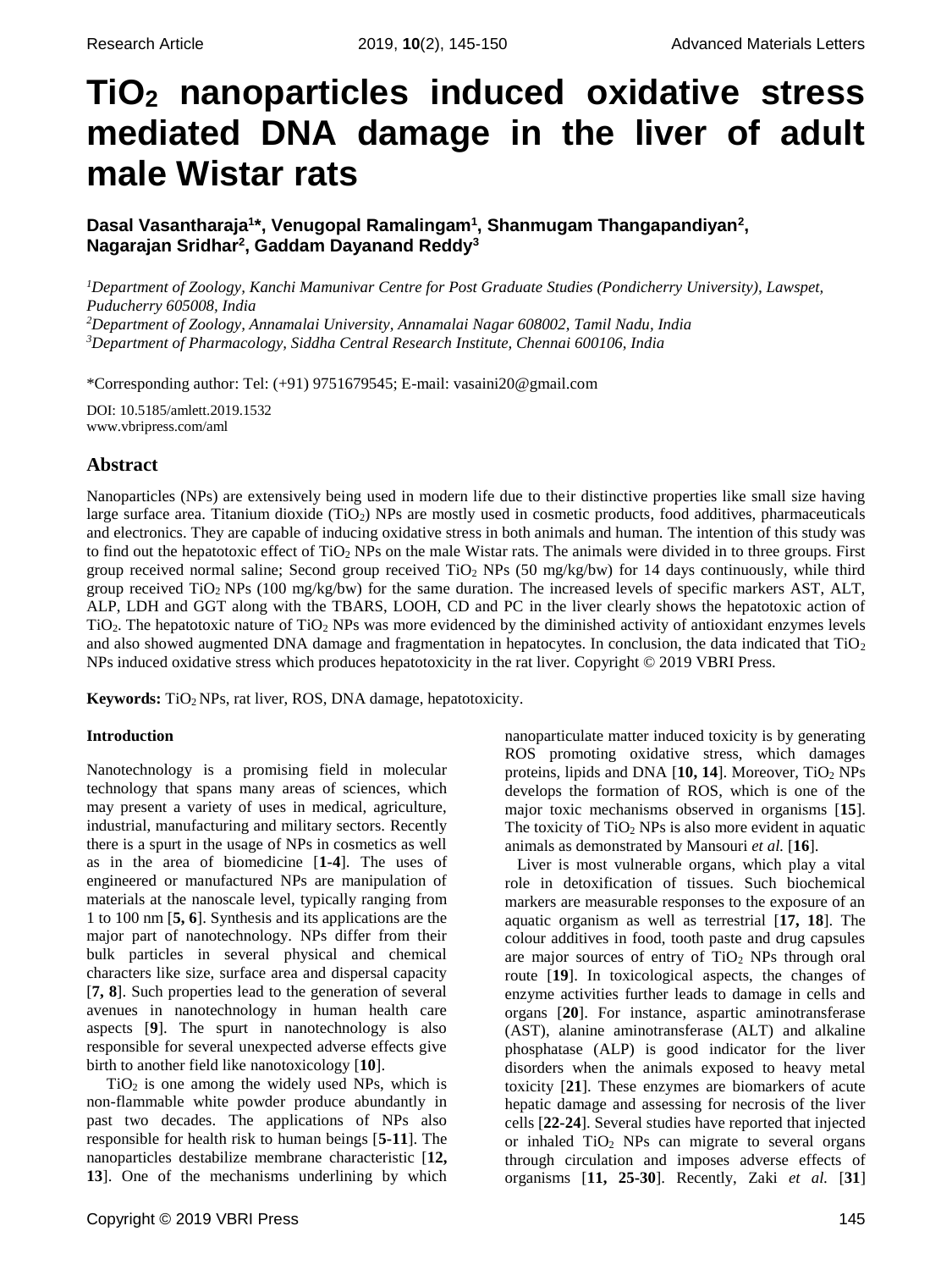observed that  $TiO<sub>2</sub>$  NPs causes much toxic effects like inflammation, cytotoxicity and genomic instability in mammals, plants, and micro-organisms. However, oral administration of  $TiO<sub>2</sub>$  NPs at the dose of  $5g/kg/bw$  of mice significantly increased liver weight and produced hepatocyte necrosis [**30**]. Meantime, some other study also reported that  $TiO<sub>2</sub>$  anatase NPs could cause liver injury of treated mice daily for 14 days [**27**].

As on date, most of the studies of  $TiO<sub>2</sub>$  NPs in mammalian models have noted via inhalation or dermal exposure. Recently,  $TiO<sub>2</sub>$  NPs has been broadly used as food additives, which is easily entering the human body via oral ingestion  $[32]$ . Hence, oral ingestion of  $TiO<sub>2</sub>$ NPs is a potential route of exposure for several organisms including human. To our knowledge, only few reports are available on oral toxicity of  $TiO<sub>2</sub>$  NPs in mice and rats. Therefore, in the present study was intended to investigate the hepatotoxic effects of mixed rutile and anatase  $TiO<sub>2</sub>$  NPs on mammalian model of adult male Wistar rats.

#### **Materials and methods**

#### *Nanomaterials and preparation of treated dose suspension*

The TiO<sub>2</sub> NPs  $\left(\frac{100 \text{ nm}}{99.5\% \text{ purity}}\right)$ , CAS NO: 13463-67-7) was obtained from Sigma-Aldrich Co. (St, Louis, MO 63103, USA). The TiO<sub>2</sub> NPs was suspended in 0.9 % physiological saline solution and the suspension was ultrasonically vibrated for 10 minutes before oral administration.

#### *Animals and diet*

Adult male Wistar rats of equal weight (250-260g) were purchased and housed in polypropylene cages lined with paddy husk and kept in a semi natural light/dark condition animals house (Siddha Central Research Institute (SCRI), Chennai (TN), India). The animals had free access to water and standard pellet diet. Animal handling and experimental procedures were approved by the Institutional Animal Ethical Committee, SCRI, Chennai, India (Registration Number: 138/PHARMA/ SCRI, 2013).

#### *Experimental design*

Experimental design as follows:

**Group 1:** Control group (n=6) administered with 0.9 % saline as a vehicle, daily for 14 days

**Group 2:** Rats  $(n=6)$  administered daily with  $TiO<sub>2</sub> NPs$ (50mg/kg/bw) dissolved in normal saline solution (0.9% NaCl)

**Group 3:** Rats  $(n=6)$  administered daily with  $TiO<sub>2</sub> NPs$ (100mg/kg/bw) dissolved in normal saline solution (0.9% NaCl)

The rats were administered with  $TiO<sub>2</sub>$  NPs daily in the morning 8-9 AM. After last treatment  $(15<sup>th</sup> \, \text{day})$ , all animals were euthanized by cervical decapitation. Liver was removed, cleared off the adhering tissues and weighed. Liver was dissected out and processed immediately for biochemical and histological analysis. All the biochemical estimations were carried out by standard spectrophotometric techniques. For the comet assay, the liver tissue suspension was obtained by enzymatic digestion at 37 °C. After digestion, the tissue extract was centrifuged for ten minutes at 3000*g*. The tissue pellet was then suspended in PBS and used for the DNA damage analysis.

#### *Hepato-specific biochemical assays*

The activity of alanine transaminase (ALT) and aspartate transaminase (AST) were assayed by the method of Reitman and Frankel [**33**]. The activity of alkaline phosphatase (ALP) was assayed by the method of Bessey *et al.* [**34**]. The activity of γ-glutamyle trans peptidase (GGT) was assayed by the method of Orlowski and Meister, [**35**]. The activity of lactate dehydrogenase (LDH) was assayed by the method of King, [**36**].

#### *Estimation of LPO*

LPO contents were measured by the method of Niehaus and Samuelsson **[37]** and Jiang *et al.* **[38]**, respectively. The protein oxidation, total protein carbonyl contents were determined by Levine *et al.* **[39]**.

#### *Determination of non-enzymatic antioxidants*

Reduced glutathione (GSH) **[40]**, Total sulfhydryl (TSH) [**41**], vitamin C **[42]** and vitamin E **[43]** were measured by the standard spectrophotometric methods.

#### *Determination of enzymatic antioxidants*

Superoxide dismutase (SOD) [**44**], catalase (CAT) [**45**], glutatnione peroxidase (GPx) [**46**], glutathione-stransferase (GST) [**47**], glutathione reductase (GR) [**48**] and total protein [**49**] were measured by standard spectrophotometric methods.

#### *Comet and DNA fragmentation assays*

Hepatocytes were secluded from experimental and control groups and processed for the alkaline comet assay as described previously [**50-52**]. After electrophoresis, the slides were prepared by ethidium bromide and the images were captured using a fluorescence microscope (Eclipse TS100, USA). The images were analyzed for tail length and olive tail moment using by CASP software (version 1.2.2). For DNA fragmentation, Agarose gel electrophoresis was performed to determine the DNA fragmentation as described previously [**53**].

#### *Histopathological studies in the liver*

For histological analysis, the liver tissue was fixed in ten percent formalin solution and dehydrated by ethyl alcohol mixture, cleaned in xylene, and then embedded in paraffin wax. Sections of the tissues were prepared by microtome (5µm), stained with haematoxylin and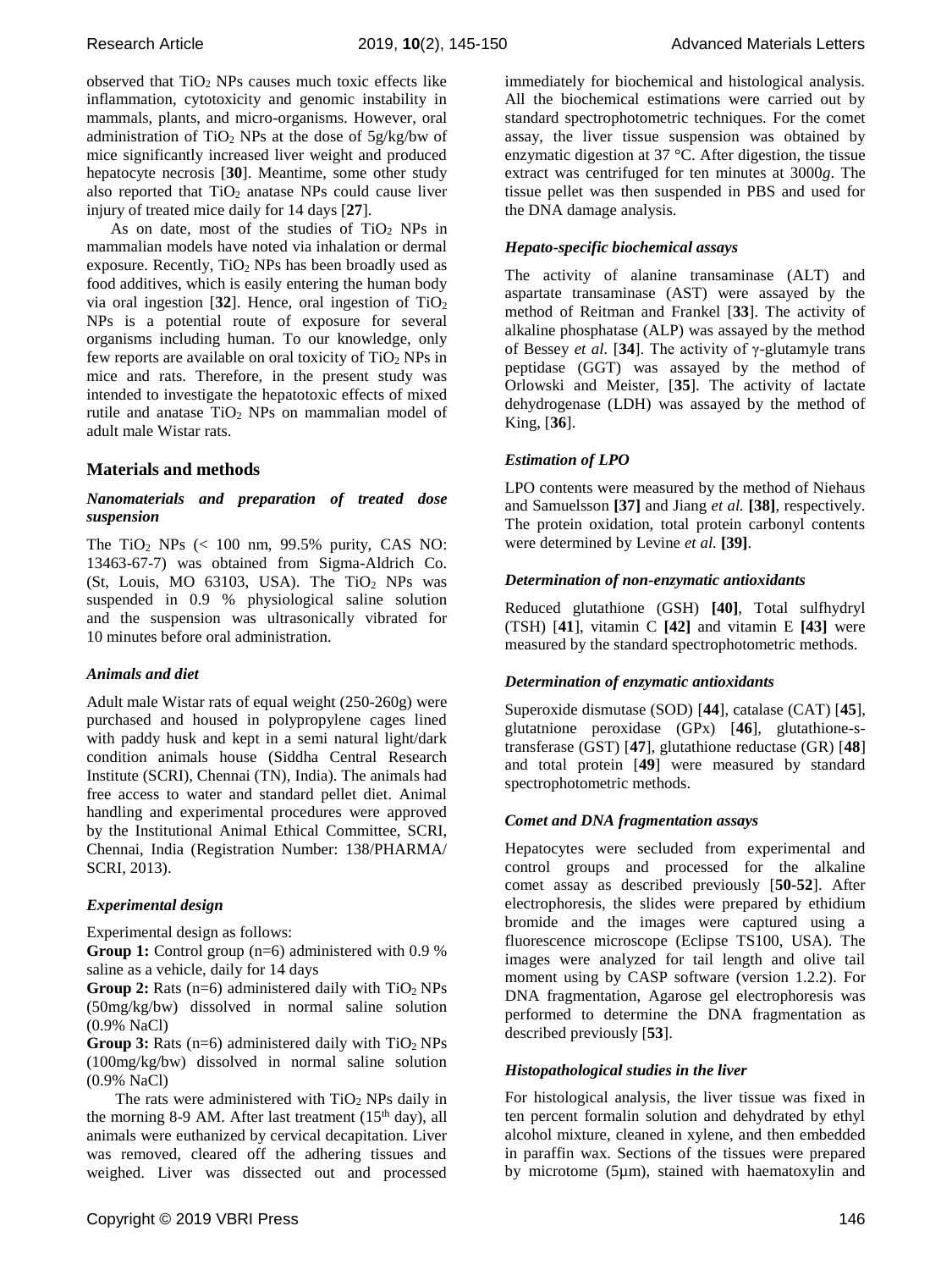eosin (H & E) and then mounted in a neutral deparaffinized xylene medium for microscopic examinations.

#### *Statistical analysis*

Statistical analysis of all data are expressed as mean ± standard deviation (SD) and also followed by one-way analysis of variance (ANOVA) using SPSS version 19. And the individual comparisons were obtained by Duncan's multiple range test. The value of  $p < 0.05$  was considered as statistical significant.

### **Results and discussion**

The liver is a major organ for detoxification of unsafe materials circulating in the body. A vast verity of chemicals, drugs and metals have been shown to amend the structural and functional integrity of the liver. The level of hepatic damage by  $TiO<sub>2</sub>$  NPs depends on the characteristic features of materials, dose, route, and exposure duration [**54**]. In the present study indicate that the intragastric intubation of  $TiO<sub>2</sub>$  NPs can increase liver damage and induce histopathological and molecular changes in the liver.

**Table 1.** Changes in the activities of serum AST, ALT, ALP, LDH, and GGT in control and experimental rats.

| Para<br>meters              | Group 1<br>(Control)         | Group 2<br>(50mg/kg/bw) | Group 3<br>(100mg/kg/bw)       |
|-----------------------------|------------------------------|-------------------------|--------------------------------|
| $ALT$ (IU.L <sup>-1</sup> ) | $47.17 \pm 1.970^{\circ}$    | $53.39 \pm 2.462^b$     | $59.43 \pm 2.914$ <sup>c</sup> |
| AST $(IU.L^{-1})$           | $32.63 \pm 1.738^{\circ}$    | $36.23 + 2.624^b$       | $40.31 + 2.846^{\circ}$        |
| $ALP (IUL^{-1})$            | $19.49 \pm 0.890^{\text{a}}$ | $13.74 \pm 0.868^b$     | $16.61 \pm 1.138$ <sup>c</sup> |
| $LDH (IU.L^{-1})$           | $54.36 \pm 3.248^{\circ}$    | $56.74 + 2.254^b$       | $63.38 \pm 3.428$ <sup>c</sup> |
| $GGT$ (IU.L <sup>-1</sup> ) | $3.97 \pm 0.184^a$           | $4.16 \pm 0.124^b$      | $4.49 \pm 0.118$ <sup>c</sup>  |

Values are the mean  $\pm$  SD for 6 rats in each group. Values not sharing a common letter (a–c) differ significantly at *P* < 0.05 (Duncan's multiple range test).

**Table 1** shows the level of hepato-specific marker enzymes such as ALT, AST, ALP, LDH and GGT in control and experimental rats. The levels of ALT, AST, ALP, LDH and GGT were significantly  $(P<0.05)$ increased in the 50 and 100 mg/kg administrated  $TiO<sub>2</sub>$ NPs when compared to the control rats. Outflow of hepato-specific marker enzymes into blood has been measured as an indicator of liver malfunction as well as hepatic cells damage. An increase in the activities of these enzymes in liver tissue is pinpointing of hepatic cells degeneration or damage, and thus causes severe dysfunction of the liver. Fatemeh and Fazilati, reported that hepatic damage interrelated as well with the leakage these enzymes [**55**]. Therefore, cellular damage caused by toxic materials is often accompanied by increasing cell membrane permeability [**56**]. In the current exploration, the increased activities of liver AST, ALT, ALP, and LDH in clearly shows that the liver is highly vulnerable to  $TiO<sub>2</sub>$  NPs toxicity which is in line with existing report of Fatemeh and Fazilati [**55**]. This may be due to increased ROS levels in the liver which ascribed to liver damage resulting either in increased release of hepatocyte specific biomarkers from of the liver. GGT has been commonly used as an indicator of liver malfunction marker. Current works have noted that measuring liver GGT might be affirmative in studying oxidative stress mechanism in different organs including liver [**57**].

Oxidative stress mediated liver damage induced by  $TiO<sub>2</sub>$  NPs can be examined in experimental animals by detecting LPO markers.  $TiO<sub>2</sub>$  NPs is generating oxidative stress in the liver by increasing LPO by free radicals [**58**]. In addition, LPO causes impaired membrane functions, structural integrity, reduced membrane volatility, and inactivation of number of membrane bound enzymes may lead to decreased ATP production and increased production of ROS in liver [**59**]. In the present study, significant increase levels of LPO markers were observed in the liver of  $TiO<sub>2</sub>$  NPs treated rats (**Fig. 1**). This result was corroborating with the previous report of Praveen *et al.* [**60**]. Present study further confirms with earlier report of Vasantharaja *et*   $al.$  reported that the oral administration of  $TiO<sub>2</sub>$  NPs have possible accumulation in the liver which induce adverse effects in the rat liver [**54**].



Fig. 1. The changes in the levels of hepatic (a) lipid peroxidation (TBARS), (b) lipid hydroperoxides (LOOH), (c) conjugated dienes (CD) and (d) protein carbonyl (PC) content in the liver of control and experimental rats. Values are the mean  $\pm$  SD for 6 rats in each group. Values not sharing a common letter (a–c) differ significantly at  $P <$ 0.05 (Duncan's multiple range test).

Mutilation of the antioxidant defense system is measured to be vitally concerned in  $TiO<sub>2</sub>$  NPs induced toxic effects. Vitamin C is a dietary antioxidant that plays a vital role in concert with vitamin E, which is a chain breaking antioxidant that prevents the free radicals. Several reports have revealed that the positive effect of vitamin C as a scavenger of free radicals [**61**]. GSH, which has a sulfhydryl group in its peptide, is an important antioxidant largely present in living systems. In the present study, our result represent the depleted levels of non-enzymatic antioxidants in the TiO<sup>2</sup> NPs intoxicated rat liver that leads to oxidative stress (**Fig. 2**), which corroborated by Liang *et al.* [**59**]. This could be due to over accumulation of NPs induced ROS in the liver which led to organ dysfunctions.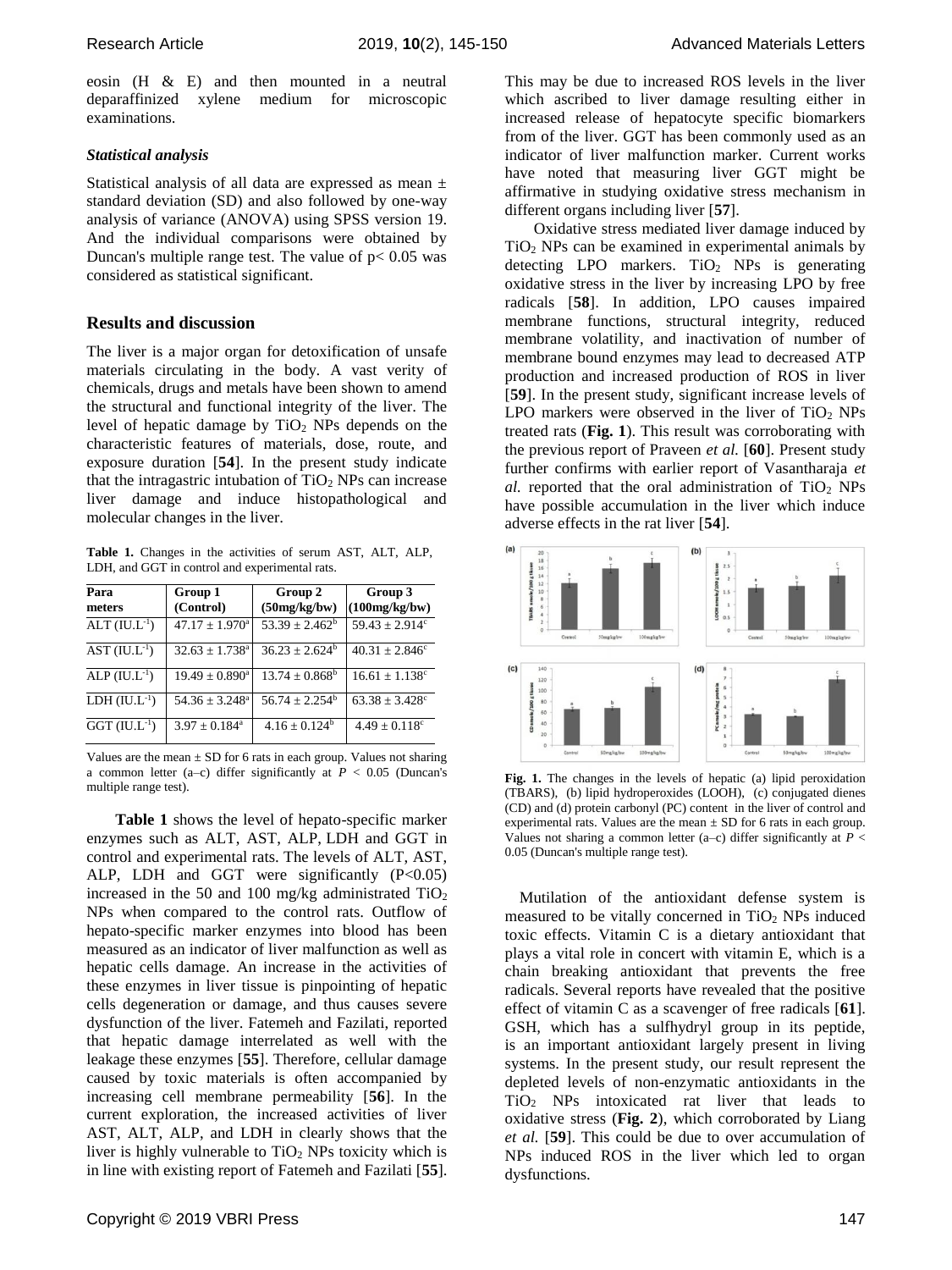

**Fig. 2.** The changes in the levels of (a) vitamin C, (b) vitamin E, (c) reduced glutathione (GSH), and (d) total sulfhydryl groups (TSH) in the liver of control and experimental rats. Values are the mean ± SD for 6 rats in each group. Values not sharing a common letter (a–c) differ significantly at *P* < 0.05 (Duncan's multiple range test).

The amount of antioxidant enzymes is the proper indirect way to assess the pro-oxidant– antioxidant condition in TiO<sub>2</sub> NPs induced toxicity. Both SOD and CAT are involved in elimination of ROS. SOD is an enzyme accountable for the transformation of  $O^-$  into less unsafe yields like  $H_2O_2$ , whereas CAT brings about the reduction of  $H_2O_2$ and protects tissues from the highly reactive hydroxyl radicals [**62**]. Glutathione-related enzymes such as GPx, GR, and GST function either directly or indirectly as antioxidants. GPx is a selenium containing enzyme that uses glutathione in decomposing  $H_2O_2$  to nontoxic products. In the present study,  $TiO<sub>2</sub>$  NPs administration decreases the activities of enzymatic antioxidant in liver (**Table. 2**) indicated that the occurrence of oxidative stress and LPO response were generated by the NPs accumulation. Our result of the current study corroborated with the earlier report of Oberdorster *et al.* [**63**].

**Table 2.** The changes in the activities of SOD, CAT, GPX, GST, and GR in the liver of control and experimental rats.

| <b>Parameters</b>        | Group<br>1(Control)              | Group 2<br>(50mg/kg/bw) | Group 3<br>(100mg/kg/bw)      |
|--------------------------|----------------------------------|-------------------------|-------------------------------|
| SOD (U/mg)<br>protein)   | $7.04 +$<br>$0.459$ <sup>a</sup> | $5.96 + 0.534^b$        | $5.12 + 0.412^{\circ}$        |
| CAT(U/mg)<br>protein)    | $98.24 +$<br>4.73 <sup>a</sup>   | $82.69 + 4.23^b$        | $79.85 + 4.42^{\circ}$        |
| $GPx$ (U/mg)<br>protein) | $8.72 +$<br>0.502 <sup>a</sup>   | $7.27 + 0.434^b$        | $6.18 + 0.431$ <sup>c</sup>   |
| GST (U/mg)<br>protein)   | $8.09 +$<br>$0.514^a$            | $6.52 + 0.550^b$        | $5.71 \pm 0.410^c$            |
| $GR$ (U/mg)<br>protein)  | $2.34 +$<br>$0.142^a$            | $1.57 + 0.195^{\rm b}$  | $1.42 \pm 0.198$ <sup>c</sup> |

Values are the mean  $\pm$  SD for 6 rats in each group. Values not sharing a common letter (a–c) differ significantly at  $P < 0.05$  (Duncan's multiple range test).



**Fig. 3.** Photomicrographs of comets assay showing the DNA migration pattern in the liver of rats caused by oral administration with  $TiO<sub>2</sub> NP<sub>S</sub>$  for 14 consecutive days. (a) Control group (200x) shows no DNA migration. (b) 50 mg/kg body weight of  $TiO<sub>2</sub>$  NPs group (200x) shows minimal DNA with migration. (c) 100 mg/kg of bodyweight TiO<sub>2</sub> NPs group (200x) shows wide-ranging of DNA damage with migration. The photomicrographs were stained with thidium bromide.



Fig. 4. Effect of TiO<sub>2</sub> NPs on DNA damage (in terms of tail length (a), tail moment (b), olive tail moment (c), and % tail area (d)) in the liver of control and experimental rats. Arbitrary unit = percentage tail  $DNA \times tail$  length. Values are the mean  $\pm SD$  for 6 rats in each group. Values not sharing a common letter (a, b, and c) differ significantly at  $P < 0.05$  (DMRT).

The comet assay can be used to perceive DNA damage caused by single or double strand breaks, alkali labile sites, oxidative stress stand damage, and DNA cross-linking with DNA or protein. The comet assay is a quick, sensitive, and versatile technique for the quantification of DNA damages in cells [**64**]. As such, this technique is mostly used in the cancer biology for the evaluation of genotoxicity. The resulting image that is obtained resembles a "comet" with a distinct head and tail. The head is composed of intact DNA, while the tail consists of damaged or broken pieces of DNA. In the present study, the levels of percentage tail DNA, tail length, and tail movement drastically elevated in the liver of TiO<sub>2</sub> NPs treated rats (Fig. 3  $\&$  4). Prior study has confirmed that LPO products of PUFA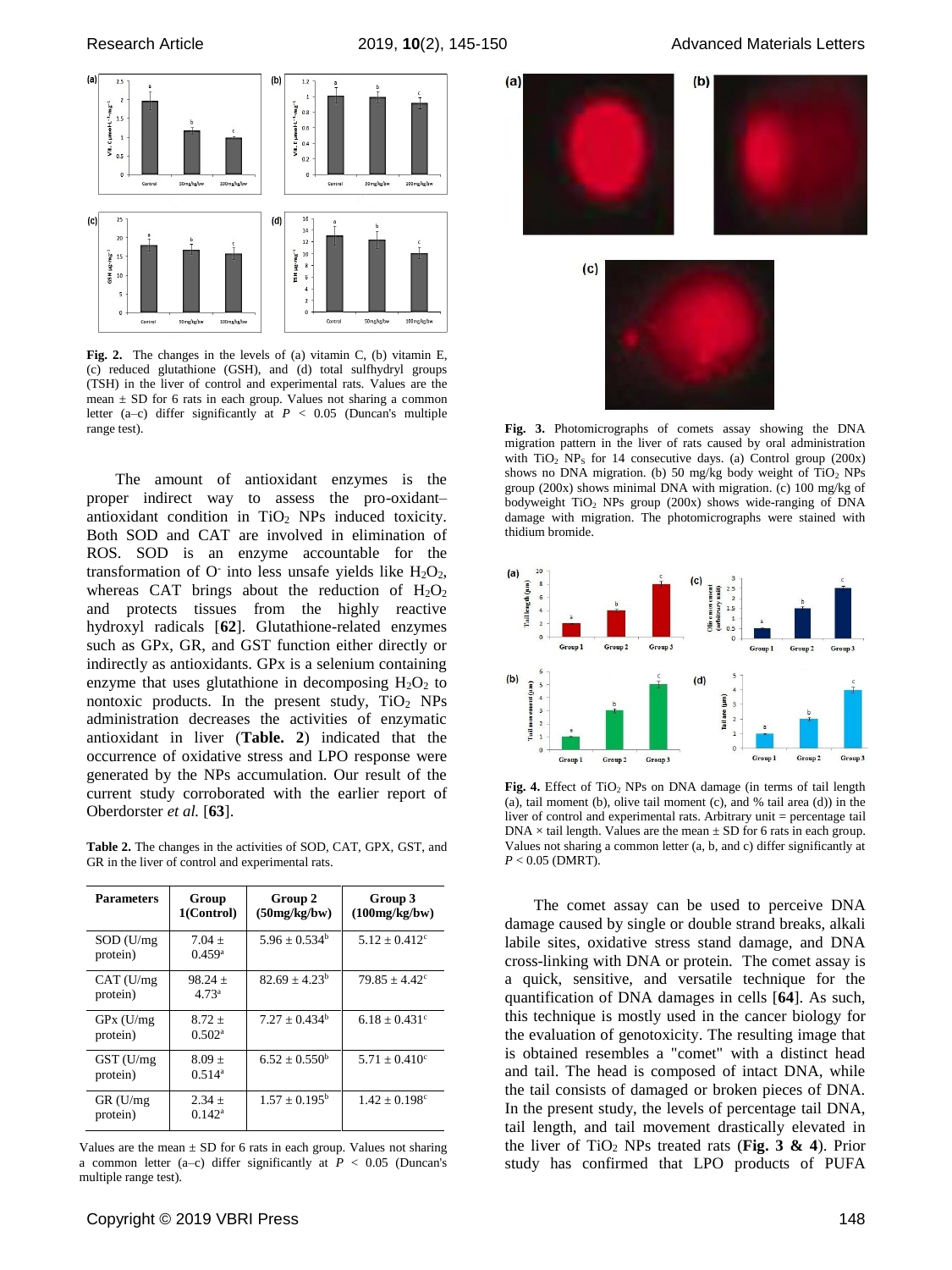(polyunsaturated fatty acids) play a vital role in the genotoxicity of cells [**65**]. Meena and Paulraj, reported that the administration of 25 and 50 mg per kilogram of  $TiO<sub>2</sub>$  NPs damage the DNA of liver cells in the rats [**58**]. Our result also strongly revealed that the administration of both the  $TiO<sub>2</sub>$  NPs groups significantly damage the DNA of rat liver when compared with control. This result may be due to the  $TiO<sub>2</sub>$  NPs induced oxidative stress mediated inflammation, necrosis that damages the DNA [**30, 66**].

The DNA fragmentation produce a typical ladder pattern of multiple sized nucleosomal nucleotides; a hallmark of apoptosis. In this study, increased DNA damage in the liver of  $TiO<sub>2</sub>$  NPs treated rats was observed compared with that of control (**Fig. 5**). In this study, we demonstrated that the administration of 50 and  $100$  mg per kg body weight of TiO<sub>2</sub> NPs significantly increased the DNA fragmentation which was corroborated by Meena and Paulraj [**58**]. This may be due to the over production of ROS which induce the LPO and protein oxidation of hepatocytes in  $TiO<sub>2</sub>$  NPs treated rats.

The histoarchitectual results also strongly hold up our biochemical markers that the administration of both dose of  $TiO<sub>2</sub>$  NPs treated rats showed inflammation. vacuolization, dilation of sinusoidal spaces, and severe necrosis in the liver (**Fig. 6**). This could be due to the increased formation of LPO end products and protein carbonylation in the liver which leads to membrane integrity and other pathological changes in the liver of TiO<sup>2</sup> NPs intoxicated rats.



**Fig. 6.** Histology of the liver tissue sections in rats caused by oral administration with TiO<sup>2</sup> NPs for consecutive 14 days. (a) control group (100x) shows normal hepatocyte architecture; (b) 50 mg/kg/bw TiO<sup>2</sup> NPs group shows inflammation, dilated sinusoids, and degeneration of hepatocytes; (c) 100 mg/kg/bw  $TiO<sub>2</sub>$  NPs group shows the severe necrosis, vacuolization, and inflammatory cell infiltration with degenerated hepatocytes. The section was stained with Haematoxylin and eosin  $(H \& E)$  and examined by light microscopy.

Lane 1 Lane 2 Lane 3



Fig. 5. Effect of TiO<sub>2</sub> NPs on DNA fragmentation in hepatocytes of control and experimental rats. Lane 1, Control (normal DNA); lane 2,  $50$ mg/kg/bw TiO<sub>2</sub> NPs treated group (minimal DNA fragmentation); lane 3,  $100$ mg/kg/bw  $TiO<sub>2</sub>$  NPs treated group (severe DNA fragmentation).

#### **Conclusion**

So with paying attention to the NPs which are less than 100 nm have the most application in the cosmetics, food additives, medical and biological contexts. From this study, it is concluded that the oral administration of TiO<sup>2</sup> NPs may be accumulated in liver via gastrointestinal tract to circulation. The accumulation of TiO<sup>2</sup> NPs might relate to the pathological and biochemical changes showed with 50 and 100 mg/kg/BW of  $TiO<sub>2</sub>$  NPs treatment. NPs of  $TiO<sub>2</sub>$  induce production of intracellular ROS which were responsible for DNA damage and dysfunction of antioxidative system in the liver. The results show that, the liver is more sensitive to NPs toxicity compared to any other organs. Further studies are needed to understand the molecular mechanism of  $TiO<sub>2</sub>$  NPs and its toxic impact on different organs.

#### **References**

- 1. Ma, L.; Zhao, J.; Wang, J.; Liu, J.; Duan, Y.; Liu, H.; Li, N.; Yan, J.; Ruan, J.; Wang, H.; Hong, F.; *Nanoscale Res. Lett.,* **2009**, *4*, 1275. **DOI:** 10.1007/s11671-009-9393-8
- 2. Robertson, T.A.; Sanchez, W.Y.; Roberts, M.S.; *J. Biomed. Nanotechnol.,* **2010**, *6*, 452. **DOI:** [10.1166/jbn.2010.1145](https://doi.org/10.1166/jbn.2010.1145)
- 3. Tholouli, E.; Sweeney, E.; Barrow, E.; Clay, V.; Hoyland, J.A.; Byers, R.J.; *J. Pathol.,* **2008**, *216*, 275. **DOI:** 10.1002/path.2421
- 4. Stark, W.J.; *Angew. Chem. Int. Ed.,* 2011, 50, 1242. **DOI:** 10.1002/anie.200906684
- 5. Oberdörster, G.; Oberdörster, E.; Oberdörster, J.; *Environ. Health Perspect.,* **2005**, 113. **DOI:** [10.1289/ehp.7339](https://dx.doi.org/10.1289%2Fehp.7339)
- 6. Hussain, S.M.; Hess, K.L.; Gearhart, J.M.; Geiss, K.T.; Schlager, J.J.; *Toxicol. In Vitro.,* **2005**, *19*, 975. **DOI:** [10.1016/j.tiv.2005.06.034](http://dx.doi.org/10.1016/j.tiv.2005.06.034)
- 7. Liang, G.; Pu, Y.; Yin, L.; Liu, R.; Ye, B.; Su, Y.; Li, Y.; *J. Toxicol. Environ. Health Part A.,* **2009**, *72*, 740. **DOI:** 10.1080/15287390902841516
- 8. Li, S.; Zhu, H.; Zhu, R.; *Sci. China Series B Chem.,* **2008**, *51*, 367.

**DOI:** 10.1007/s11426-008-0049-9